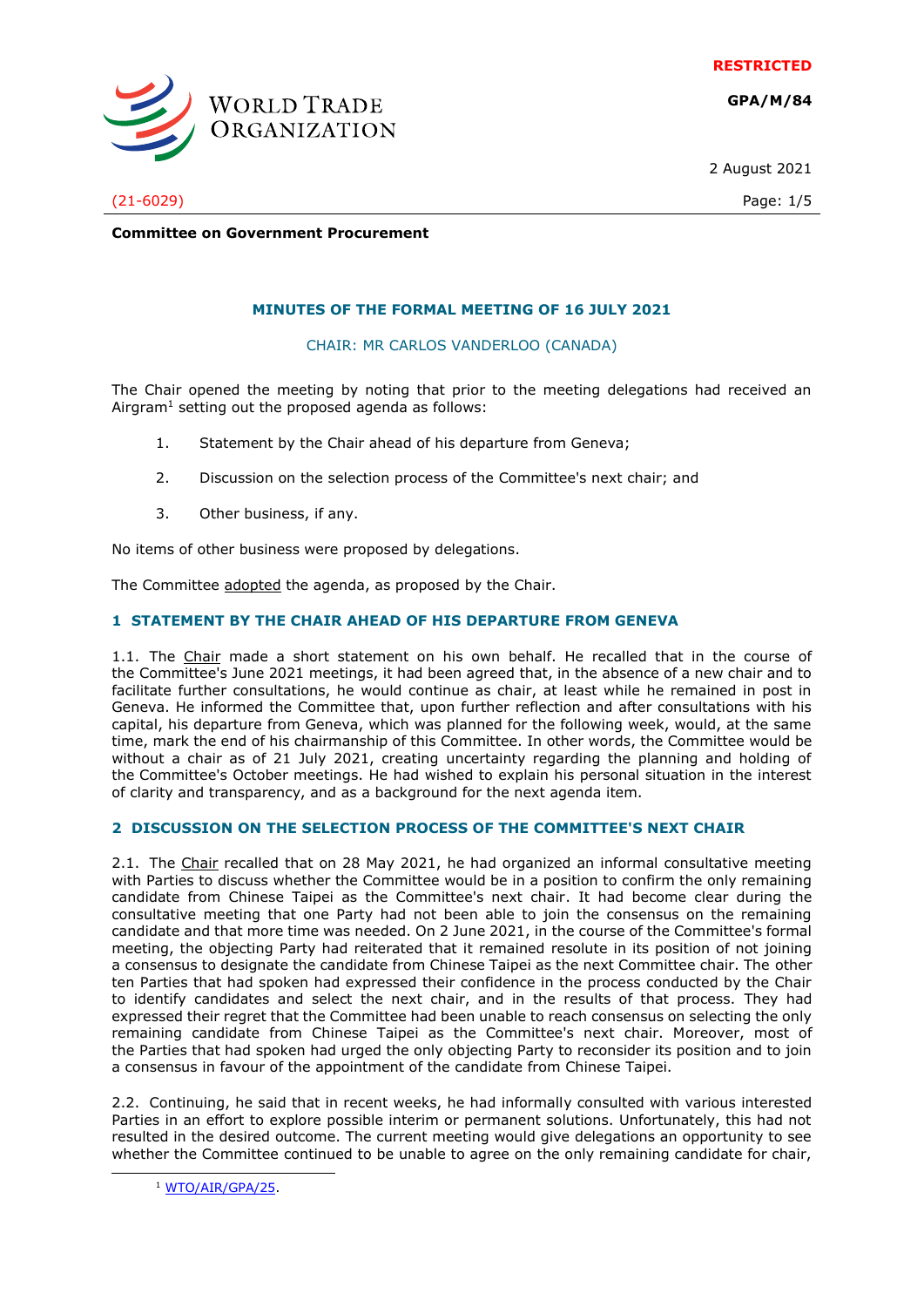and if that remained the case, it would also provide an opportunity for further discussion among Parties regarding the way forward for the selection of his successor. Therefore, and in the interest of transparency, he asked again whether the Committee was able to agree to the selection of Ms Liang-Rong Lin to be its next chair.

2.3. The representative of Hong Kong, China said that her delegation had informed the Committee at its previous formal meeting held on 2 June 2021 that Hong Kong, China would not join any consensus to designate the candidate from Chinese Taipei as the next chair of the Committee, although the European Union had withdrawn the candidate it had nominated earlier. She confirmed that Hong Kong, China still did not join the consensus at this stage.

2.4. The Chair noted that the Committee continued to be unable to agree on the next chair. He also noted that the Committee had business to move forward and progress to achieve still in 2021. Notably, the Committee was actively engaged in discussing important accessions to the Agreement; it was hoping to adopt long-pending draft decisions on the circulation and derestriction of GPA documents; it was planning to hold its first information-sharing workshop; and it was planning to advance its various agreed Work Programmes. It was therefore essential that Parties use the coming weeks and the summer break to identify a way forward so that the October 2021 meetings could go ahead as planned. As he had noted earlier, the lack of a chair created significant uncertainty about the status of the October 2021 meetings.

2.5. The representative of the United States expressed her delegation's regret and disappointment that the Committee had not been able to acclaim Ms Liang-Rong Lin as its next chair at this meeting. The United States was particularly disappointed that the Committee on Government Procurement and its longstanding tradition of collegiality had been tainted by the domestic political agenda of those outside the Committee. The United States wanted to make it clear that it did not take this interference by non-GPA Parties lightly. It was highly inappropriate and was not something that had a place in the Committee. WTO chairs were selected and acted in their personal capacity and issues unrelated to their personal capacity should not be injected into the process. The United States also wanted to make it clear that the accession candidates were not entitled to participate in the decision-making process of the Committee. Such intrusion was extremely damaging to the work of the Committee. The United States urged Hong Kong, China to carefully consider joining consensus to acclaim Ms Liang-Rong Lin as the Committee's next chair.

2.6. The representative of Hong Kong, China said that in the spirit of constructive engagement, Hong Kong, China wanted to put forward its suggestions on how to take forward the matter. Its suggestions had already been conveyed to the Chair during a bilateral meeting and in writing via an email in early July 2021. Making reference to the established practice of decision-making by consensus, the first suggestion was that the Committee tried to identify and nominate another candidate, on whom a consensus could be forged, to be designated as the next Committee chair. Noting that the current Chair would leave Geneva later in July 2021 and would not be able to continue to serve as the Committee chair upon his departure, Hong Kong, China's second suggestion was to invite the Deputy Director-General or the Division Director responsible for government procurement matters in the WTO Secretariat to stand in as an interim arrangement until the next Committee chair was formally designated. Hong Kong, China noted that a similar interim arrangement had been adopted in other WTO bodies previously. It stood ready to work with other GPA Parties in the coming months to select the next Committee chair in accordance with the long-established WTO tradition of making decisions by Members' consensus.

2.7. The representative of the European Union said that, as her delegation had indicated at the Committee's June 2021 meetings, the European Union was ready to support the candidate who commanded the greatest support from the GPA Parties. It regretted that the Committee had not been able to reach consensus on its next chair at its meeting in June 2021. She recalled that there was only one candidate remaining and that this candidate had the full support of all the GPA Parties except one. Parties had come to the current meeting to ask this outstanding delegation whether it had been able to consider this matter further and whether it had been able to make some progress in identifying the way forward that would allow the current blockage to be overcome. It had heard the statement by Hong Kong, China with regret. In the view of the European Union, the Committee had run through a complete process of consultations that had resulted in one qualified candidate remaining and it did not see the need to restart the process. The European Union invited the outgoing Chair to consider continuing exercising his role for a limited period of time in order to allow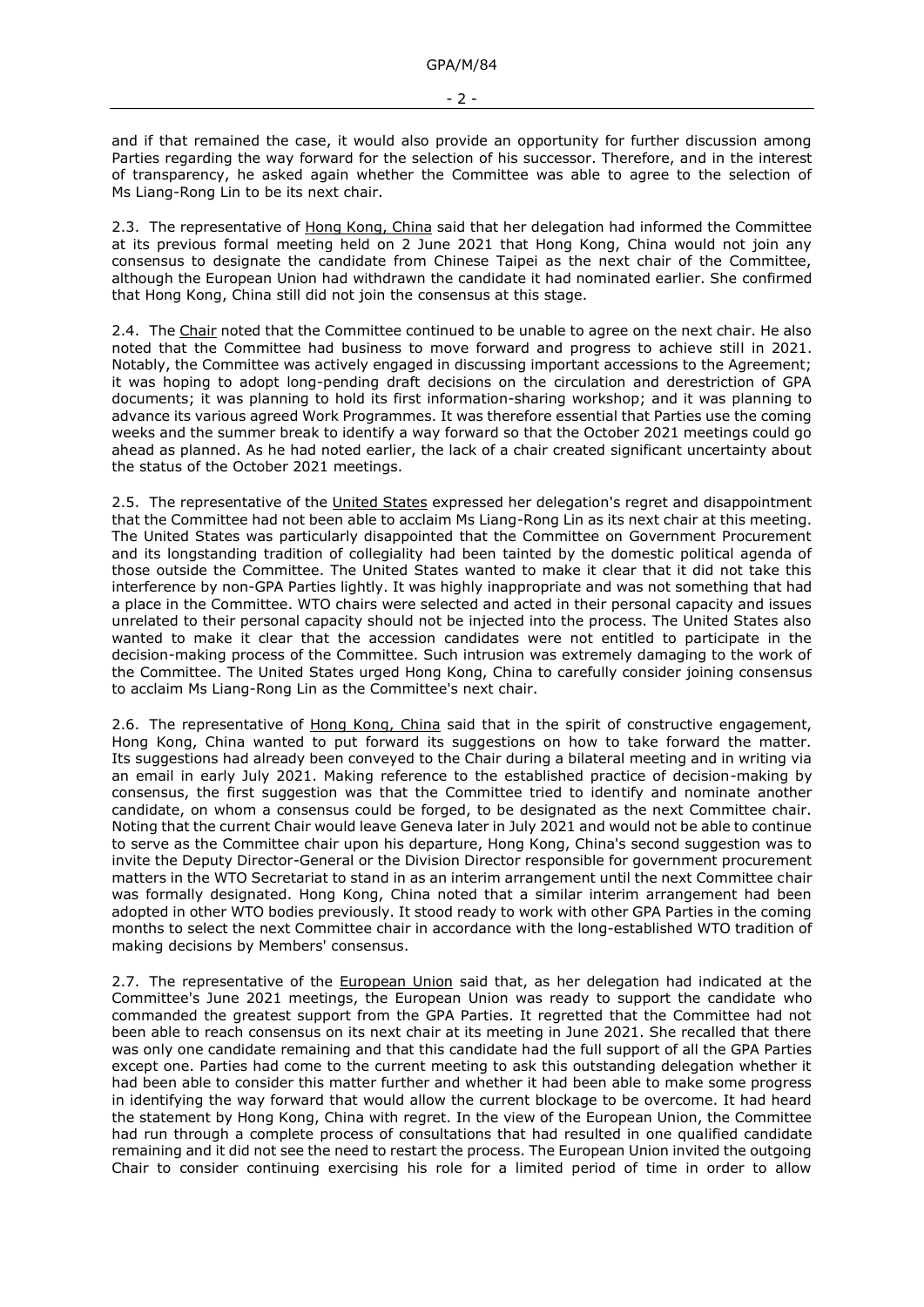the Committee to continue to function and make progress on important files the Chair had mentioned and to find a way forward in the selection of the new chair.

2.8. The representative of *Japan* said that his delegation believed that it was of utmost importance for all GPA Parties at the moment to reach a consensus on the Committee's next chair. The Parties should recall the fact that Ms Liang-Rong Lin was the only candidate that had remained, and the candidate to whom the large majority of the Parties but one had expressed their support to take over the chairmanship of the Committee with her sufficient capacity and experience. Japan believed that there was still time until the next Committee meeting, but disruption of good administration of the Committee should be avoided. To that end, Japan called on Hong Kong, China to reflect on its position and to join the consensus among the Parties.

2.9. The representative of the United Kingdom reiterated his delegation's full confidence in the consultative process led by the Chair of the Committee to identify his successor. He recalled that a significant majority of Parties had expressed their support for the one remaining candidate from Chinese Taipei. It was the United Kingdom's strong belief that Ms Liang-Rong Lin had the skills and expertise needed to be an effective Committee chair. The United Kingdom had not heard anything about her merits as a candidate to suggest the contrary. It was, therefore, regrettable that the Committee continued to find itself at this impasse. The Committee had important business to be getting on with, as the Chair had identified. The United Kingdom would strongly encourage Hong Kong, China to reconsider its position and to join the consensus to appoint Ms Liang-Rong Lin as the next chair of the Committee. The United Kingdom was not ready to consider an interim chair or restarting the process. In order to facilitate the appointment of the new chair, the United Kingdom exceptionally proposed that the outgoing chair - should he be willing to do so and noting his statement that had been made at the beginning of the meeting - remain in place until the scheduled October 2021 meeting, with a view to ensuring the appointment of the new chair at that meeting. On that basis, the United Kingdom again urged Hong Kong, China to unblock this impasse by joining consensus with all other Parties, to ensure that this Committee can continue business as planned in October 2021 and beyond.

2.10. The representative of Australia said that her delegation was disappointed that the Committee had not been able to appoint the next Committee chair especially given that the current Chair had advised that he would step down on 21 July 2021 when he would depart from Geneva. She expressed her delegation's full confidence in the consultation process for the selection of the new chair and the ability of Chinese Taipei's candidate to perform this role professionally. Australia was disappointed that Hong Kong, China was continuing to block consensus on the only remaining chair candidate and would welcome further explanation of its reasons so that the Parties could discuss and address its concerns constructively to reach consensus. Australia hoped that all Parties could still come together to ensure a smooth handover of the chair's role and the continued functioning of the Committee in its important work.

2.11. The representative of Canada thanked the Chair for his active engagement in the process leading up to the selection of the new chair. Her delegation was disappointed that the Committee had not yet been able to find a solution. Canada continued to believe that a solution was reachable. It was difficult to understand why Parties should not proceed with the selection of the candidate from Chinese Taipei, Ms Liang-Rong Lin, as the next chair of the Committee. Past discussions had demonstrated that she was a solid candidate. Canada regretted that one Party was unable to join consensus to select the only remaining candidate. It was looking forward to continuing engaging constructively and encouraged the outstanding Party to demonstrate pragmatism and join the consensus expeditiously. In her delegation's view, it was in the Committee's and the Parties' best interest to select a new chair as soon as possible to allow the continuation of the Committee's important work. Canada did not believe that the proposal by Hong Kong, China would be an appropriate way to move forward. Canada reiterated its confidence in the integrity of the process and in the remaining candidate. Canada's priority remained to ensure that the important work of this Committee was not interrupted. In that regard, Canada supported the proposal for the Chair to maintain his current role in a virtual capacity, if he accepted, including at the scheduled October 2021 meetings for the purpose of appointing a new chair.

2.12. The representative of Switzerland echoed other Parties and expressed his delegation's full confidence in the selection process that had taken place and in the result that it had led to. Switzerland regretted that it had not been possible to reach consensus on the candidacy of Ms Liang-Rong Lin. This situation created uncertainty with regard to further work of the Committee.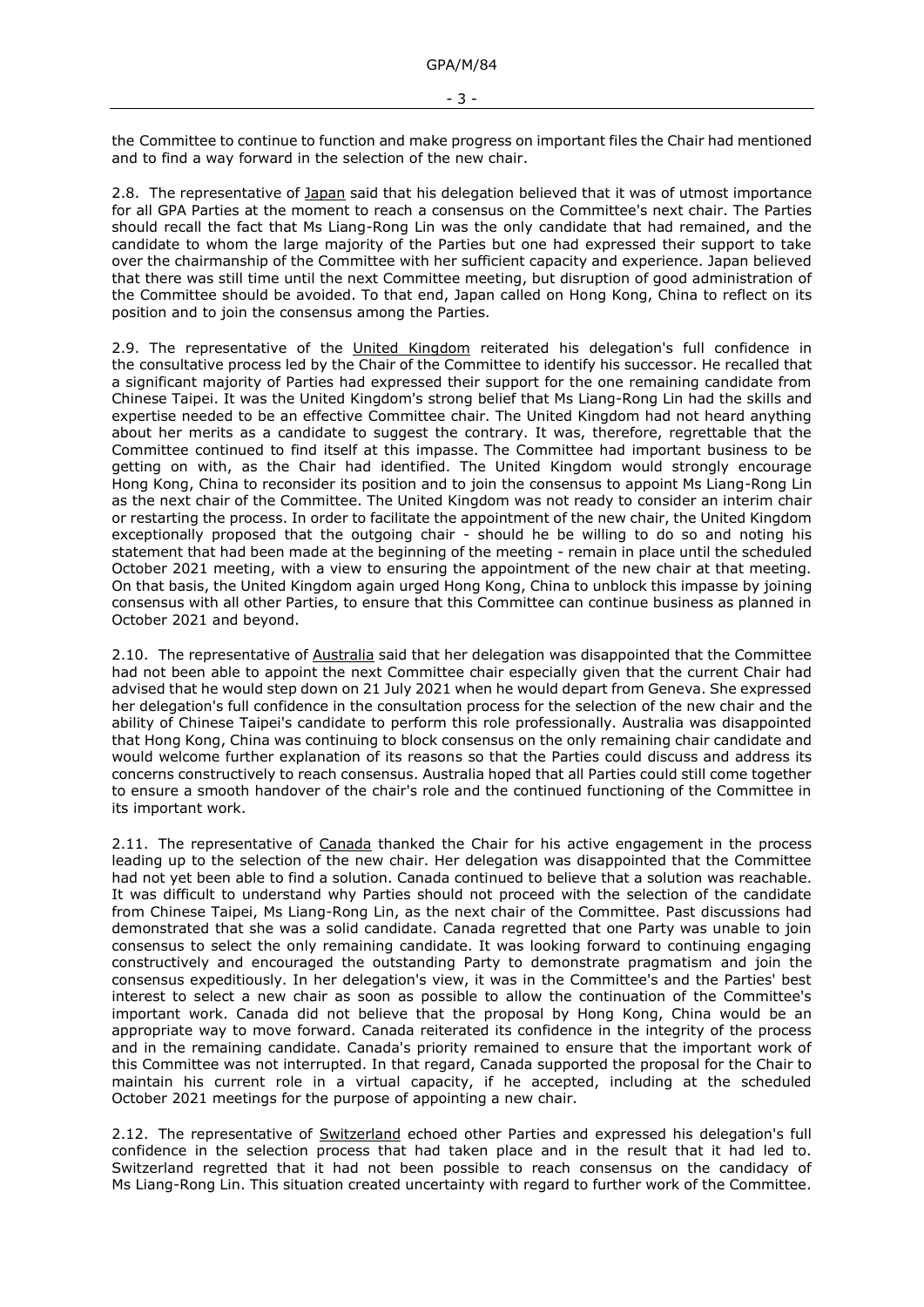- 4 -

It also created a regrettable precedent in the way this Committee had been working so far. Switzerland would remain constructively engaged to find a solution. It was important for all Parties and for other Members in the process of GPA accession that a new chair can take over the leadership without delay to progress the work of the Committee. Should the Chair agree to continue chairing the Committee for an intermediate period, Switzerland would support this temporary solution.

2.13. The representative of New Zealand said that as her delegation had outlined in the Committee's June 2021 formal meeting, New Zealand considered that the candidate from Chinese Taipei was a suitable person to chair the Committee. New Zealand further considered that, in the same manner as Hong Kong, China as a full participant in the GPA, and a Member of the WTO, Chinese Taipei was subject to all the responsibilities of membership and was able to exercise all the rights of membership. The continued failure to reach consensus on this appointment was sending a negative signal in the context of the broader challenges confronting the wider WTO system. New Zealand therefore urged Hong Kong, China to reconsider its position and to join a consensus in favour of the appointment of the candidate from Chinese Taipei. New Zealand would be grateful if the Chair could consider continuing in the position to serve as the chair of the Committee while discussions continued.

2.14. The representative of Norway thanked the Chair for his dedication and commitment to the GPA during his tenure, and for his constructive role in the process leading up to the selection of a new chair. Norway deeply regretted that the parties could not reach consensus in spite of the Chair's efforts. Most of the GPA Parties, including Norway, were ready to support the only remaining candidate as the new chair. Norway regretted that the selection could not go ahead at this meeting. As pointed out by the Chair at the beginning of the meeting, the Committee had much important work in the months ahead. Norway called upon the Party that was unable to join the consensus to reconsider its position in order to ensure that the work of the Committee continued unencumbered. In the meantime, Norway supported keeping the current Chair on an interim basis for a few weeks to give the Committee time to reach a consensus on a new chair, as proposed by the European Union and supported by several delegates who had spoken prior to him.

2.15. The representative of Chinese Taipei said that her delegation regretted that the Committee was once again unable to reach a consensus on the selection of its next chair at the meeting. Having a chair of the Committee was crucial to ensuring that the Committee carried out its business in a smooth and seamless manner. It was clear from the Chair's stocktaking that there was a lot of important pending work for the Committee. Yet, while a coalescence of support had formed behind the only remaining candidate, Hong Kong, China still refused to join the consensus. Hong Kong, China blocked the chair selection process not because it had a systemic concern on the operation of the Committee or the Agreement on Government Procurement. Indeed, Hong Kong, China had blocked the chair selection process without offering any clear explanation in the previous meeting of the Committee on 2 June 2021 and at the current meeting. This was a clear misuse of the WTO consensus rule. Moreover, if the Committee took a step back, it could see that Hong Kong, China's blockage of the chair selection process would have negative implications for the multilateral trading system as a whole. The GPA had only 21 Parties, yet it still failed to reach consensus on the appointment of the only remaining candidate as the next chair. This result would not only impede the Committee's operation, but also undermine the very spirit of the WTO. Her delegation was surprised to hear that Hong Kong, China suggested that the Committee restart the selection process. What Hong Kong, China proposed did not resolve the fundamental issue, which was that Hong Kong, China blocked the chair selection process without providing any legitimate reason. For all these reasons and for the interest of the GPA Parties and the WTO, her delegation requested that Hong Kong, China explain its reasons for blocking the chair selection process, so that Parties could have a candid and constructive discussion to address Hong Kong, China's concerns. As her delegation had stated at the Committee's 28 May 2021 informal meeting and the 2 June 2021 formal meeting, her delegation was willing to answer any questions and clarify any concerns that Hong Kong, China might have.

2.16. The representative of Singapore said that his delegation believed that it was important not to prolong the impasse on the chair appointment. Prolonged impasse did not reflect well on the WTO, particularly over a procedural matter, and especially in a ministerial conference year where Members were attempting to demonstrate the continuous relevance of the WTO. Singapore expressed its readiness to support efforts, including those of the Chair, to continue the work in the Committee and to reach consensus on a suitable candidate.